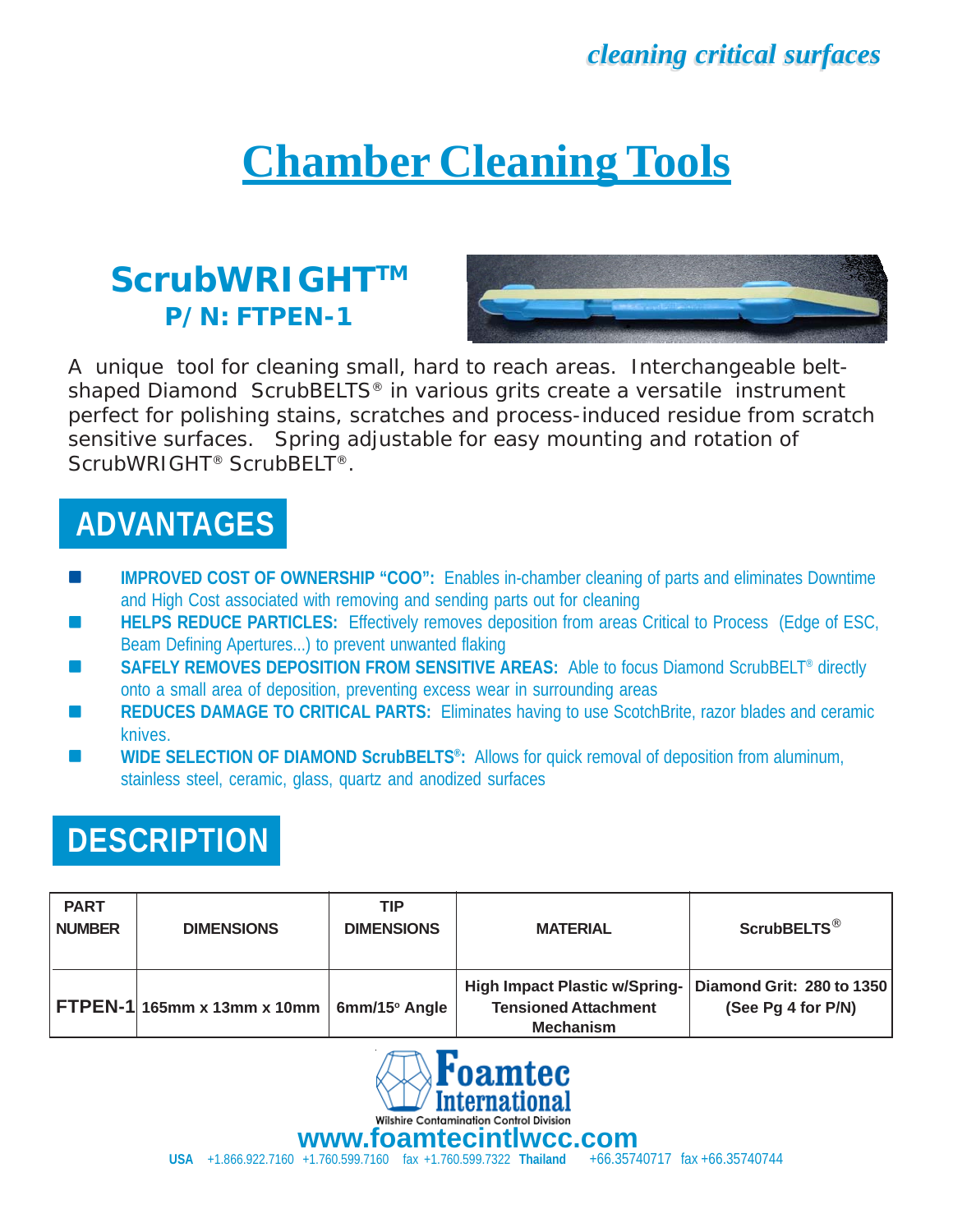# **ErgoWRENCH**®



FT822 with 6" Handle (FT850) and Grip (HT5004)

Unique tool used for safer and more efficient scrubbing of hard to reach areas throughout vacuum chambers. The soft ergonomic grip provides ease of use, while stiff swivel head can be adjusted to optimize scrubbing angles. Different size Heads and Handles are interchangeable, which allows the ErgoWRENCH<sup>®</sup> to be adjusted for different applications.

### **ADVANTAGES**

- **IMPROVES TOOL AVAILABILITY:** Reduces scrub-time by focusing Diamond ScrubPAD K directly onto Heavy Deposition buildup, quickly taking chamber back to bare metal.
- $\langle \rangle$ **HELPS REDUCE PARTICLES:** Removes Heavy Deposition from areas Critical to Production, preventing unwanted flaking.
- $\langle \rangle$ **SAFELY REMOVES DEPOSITION FROM SENSITIVE AREAS:** Able to focus Diamond ScrubPAD directly onto area of deposition to prevent excess wear of surrounding areas
- **WIDE SELECTION OF DIAMOND ScrubPADS:** Allows for quick removal of deposition  $\langle \rangle$ from aluminum, stainless steel, ceramic, glass, quartz and anodized surfaces while minimizing tool wear.

# **DESCRIPTION**





**SWIVEL HEAD (38.1 x 38.1 x 38.1)**



**FT823R LARGE SWIVEL HEAD (Rotates 90o) (38.1 x 38.1 x 38.1)**



**FT822R MEDIUM SWIVEL HEAD (21.6 x 38.1 x 29.2)**



**FT824R SMALL SWIVEL HEAD (12.7 x 38.1 x 22.8)**

**HT5004 GRIP FT850 HANDLE**

All head measurements (A x B x C) are in millimeters.

| <b>FEATURES</b>                        | <b>MATERIAL</b>         | <b>ScrubPADS</b>                         |  |
|----------------------------------------|-------------------------|------------------------------------------|--|
| <b>Swivel Parallel to Curve</b>        | Delrin Plastic w/Hook   | 280, 360 & & 800 Diamond Grits Available |  |
| (FT823R Swivel Perpendicular to Curve) | for ScrubPAD Attachment | (See Pg 4 for P/N's)                     |  |

www.foamtecintlwcc.com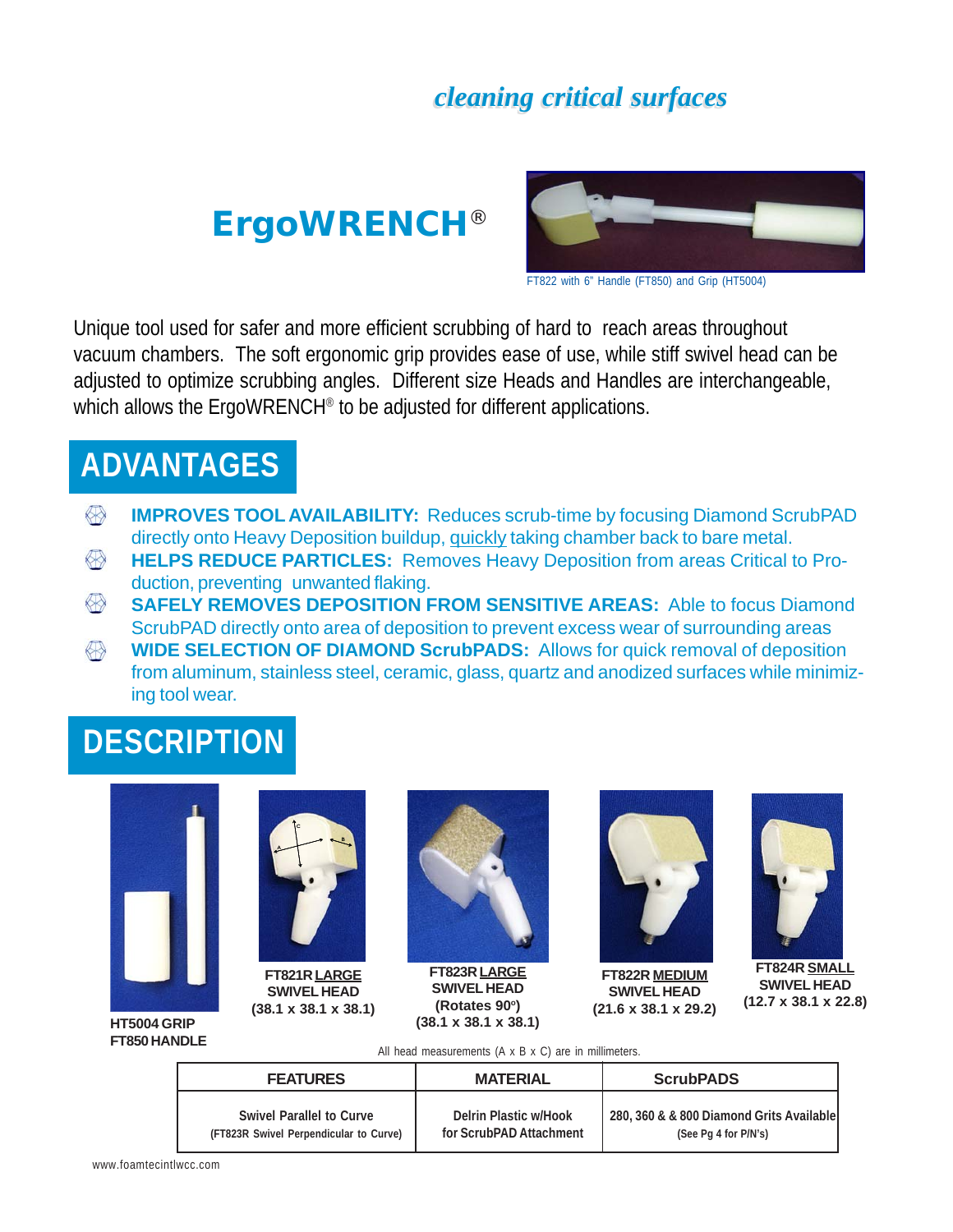# **VAT VALVE PM HANDLE**



A unique tool used to reach back into the deep areas of confined spaces, such as VAT Valves, Beam-Lines, Pump-Ports, Chamber Throats…

# **APPLICATIONS**



**FTPEN-1** ¾ **O-RING GROOVES** ¾ **DETAILED AREAS**





**ErgoWRENCH**® ¾ **HEAVY DEPOSITION BUILD-UP AREAS**

¾ **HARD TO REACH AREAS**





**VAT VALVE PM HANDLE** ¾ **FITS INTO TIGHT AREAS** ¾ **REACHES BACK INTO TIGHT AREAS**